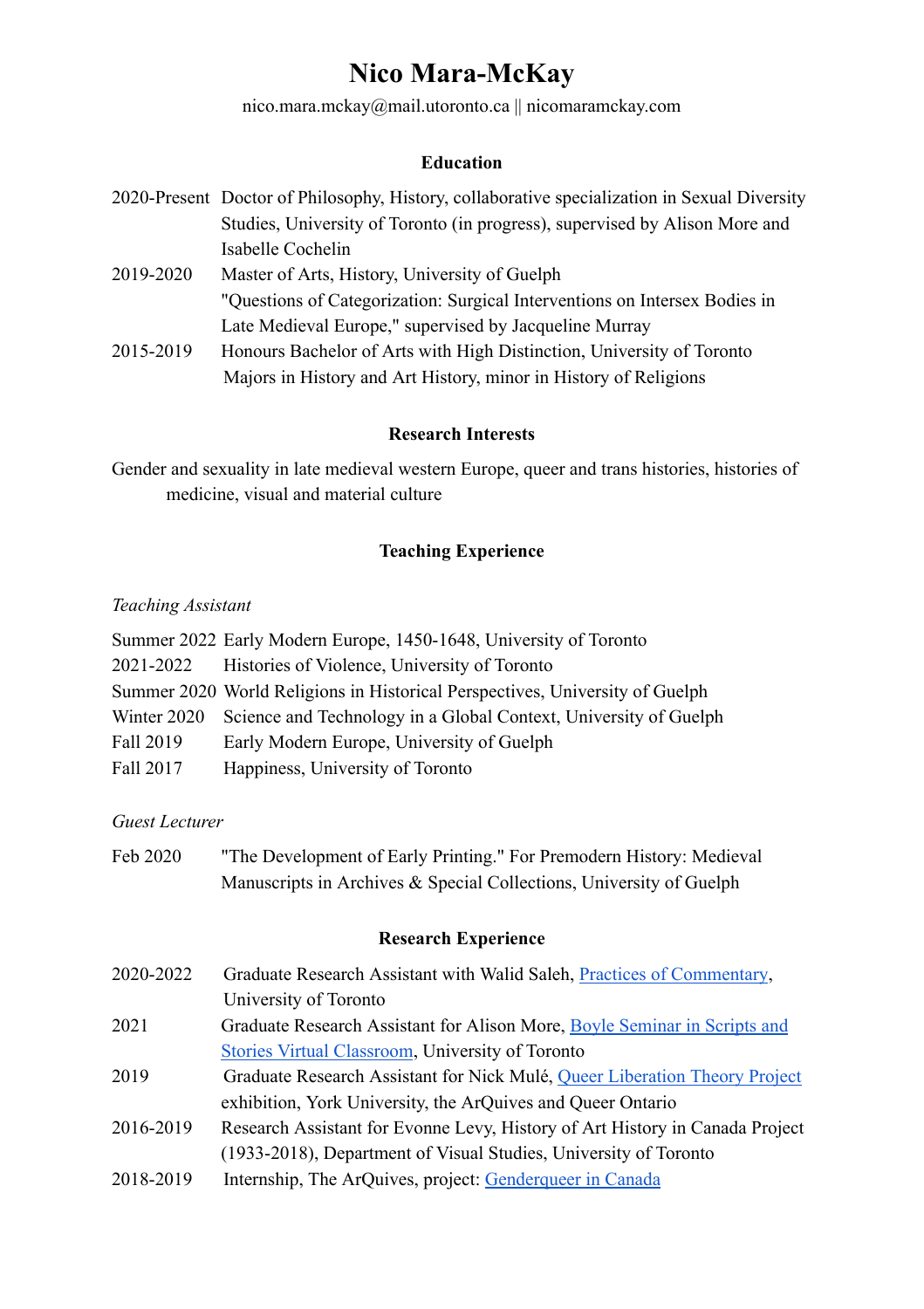#### **Scholarships, Grants, and Research Funding**

| 2020-2024 | Doctoral Fellowship, Social Sciences and Humanities Research Council of  |
|-----------|--------------------------------------------------------------------------|
|           | Canada                                                                   |
| 2022      | Pre-Dissertation Research Award, University of Toronto                   |
| 2021      | Jack Hallam Award, Sexual Diversity Studies, University of Toronto       |
| 2020-2021 | Ontario Graduate Scholarship, PhD (declined)                             |
| 2020-2021 | Department of History Graduate Program Award, University of Toronto      |
| 2020      | Graduate Travel, Research, and Creation Fund, University of Guelph       |
| 2020      | Hannah Studentship, Associated Medical Services and the Canadian Society |
|           | for the History of Medicine                                              |
| 2020      | Board of Graduate Studies Research Scholarship, University of Guelph     |
| 2019-2020 | Graduate Tuition Scholarship, University of Guelph                       |
| 2019-2020 | University Graduate Scholarship, University of Guelph                    |
| 2019      | Dean's Graduation Award, University of Toronto                           |
| 2015-2019 | Dean's List Scholar, University of Toronto                               |
| 2015-2018 | Joseph Alfred Whealey Incourse Scholarship, University of Toronto        |
| 2018      | UTM Experiential Learning Bursary, University of Toronto                 |
| 2017      | University of Toronto Excellence Award                                   |
| 2017      | Marjorie E. Simonds Travel Award, University of Toronto                  |

# **Honours, Awards, and Prizes**

| 2021 | Linda F. Dietz Graduate Essay Prize, Canadian Journal of History            |
|------|-----------------------------------------------------------------------------|
| 2021 | Department of History Best MRP Award, University of Guelph                  |
| 2020 | Department of History Graduate Essay Prize, University of Guelph            |
| 2019 | Award for Outstanding Performance in Visual Studies, University of Toronto  |
| 2018 | Teaching Assistant Award, Historical Studies, University of Toronto         |
| 2017 | Best Exhibition Proposal in Curatorial Studies Award, University of Toronto |
|      | and Sheridan College                                                        |
| 2016 | History Emeriti Award, Historical Studies, University of Toronto            |
|      |                                                                             |

#### **Publications**

*Journals*

- 2021 "Witchcraft Pamphlets at the Dawn of the Scottish Enlightenment." *Canadian Journal of History* 56:3 (2021): 381-401.
- 2018 "Becoming Gendered: Two Medieval Approaches to Intersex Gender Assignment." *Prandium: The Journal of Historical Studies* 7:1 (2018): 1-10.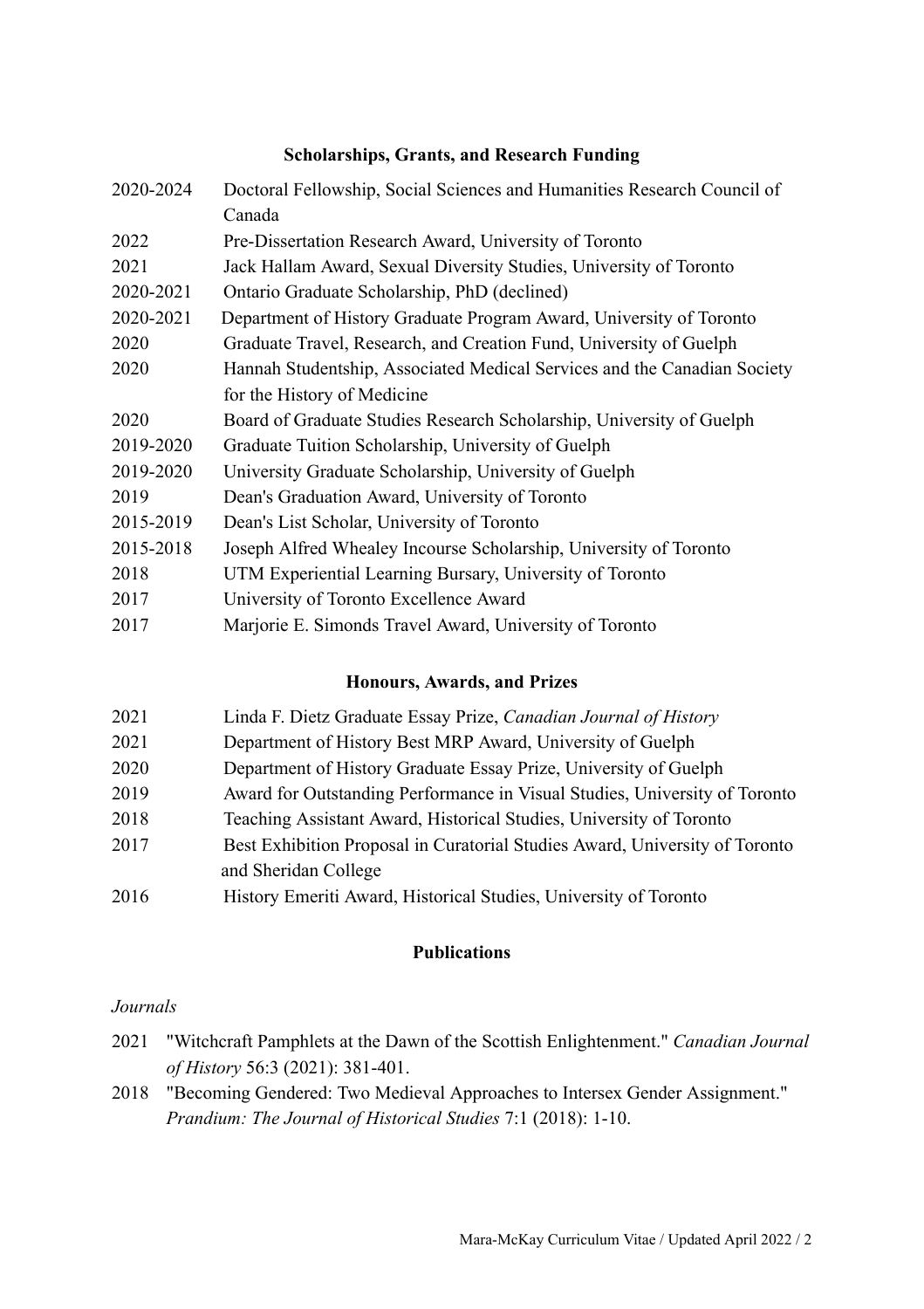## *Catalogue*

2020 "Commemorating Community: The St. Kunibert Office of the Dead." In *Illuminating Life: Manuscript Pages of the Middle Ages*, edited by Brittney Payer and Alex Wall, 62-74. Guelph: University of Guelph, 2020.

#### **Presentations**

#### *Select Papers Presented*

- 2022 "Giving Voice to Silence: Exploring Trans Masculinity in the *Roman de Silence*. " Panel: Revisiting Romances from Trans and Genderqueer Perspectives, moderated by Amy E. Brown, with Miles Smith and François.e Charmaille. International Congress on Medieval Studies. Western Michigan University, Kalamazoo, MI, 9-14 May 2022.
- 2021 "'Calling [Herself] Eleanor': Translike Gender Presentation in Medieval Europe." Sexual Diversity Studies Student Research Colloquium. University of Toronto, Toronto, ON, 26 March 2021.
- 2021 "Categorizing Gender: Historicizing the Nonnormative." Moving Trans History Forward, University of Victoria, Victoria, BC. 14 March 2021.
- 2020 "Commemorating Community: St Kunibert's Office of the Dead." From Parchment to Pixels Colloquium, University of Guelph, Guelph, ON, 12 March 2020.
- 2020 "Patient Women: Surgical Instruments in the Treatment of Medieval Women's Diseases." Canadian Society of Medievalists Congress 2020, Western University, London, ON, 1-3 June 2020. (Cancelled due to covid-19.)
- 2020 "Maladies of the Matrix: On the Treatment of Women in Guy de Chauliac's *Chirurgia Magna*." Canadian Society for the History and Philosophy of Science, Congress 2020, Western University, London, ON, 30 May-1 June 2020. (Cancelled due to covid-19.)
- 2019 "Early Modern English Witch Bottles and the Logic of Counteractive Magic." Experience and Expression in the Renaissance: Exploring Early Modern Media Conference by the Association of Renaissance Studies, University of Toronto, Toronto, ON, 15 March 2019.

## *Select Talks*

- 2021 "HPSUS Graduate Panel." Panel with Marga Vicedo, Denis Walsh, and Ata Heshmati. History and Philosophy of Science Department, University of Toronto, 21 October 2021.
- 2021 "History in the Time of Creative Pedagogy." Panel with Eriks Bredovskis and Steve Penfold. History Department, University of Toronto, 24 March 2021.
- 2020 "Sympathy for the Pittenweem Witch." Research and Revolt: International Women's Day Conference, University of Guelph, 7 March 2020.